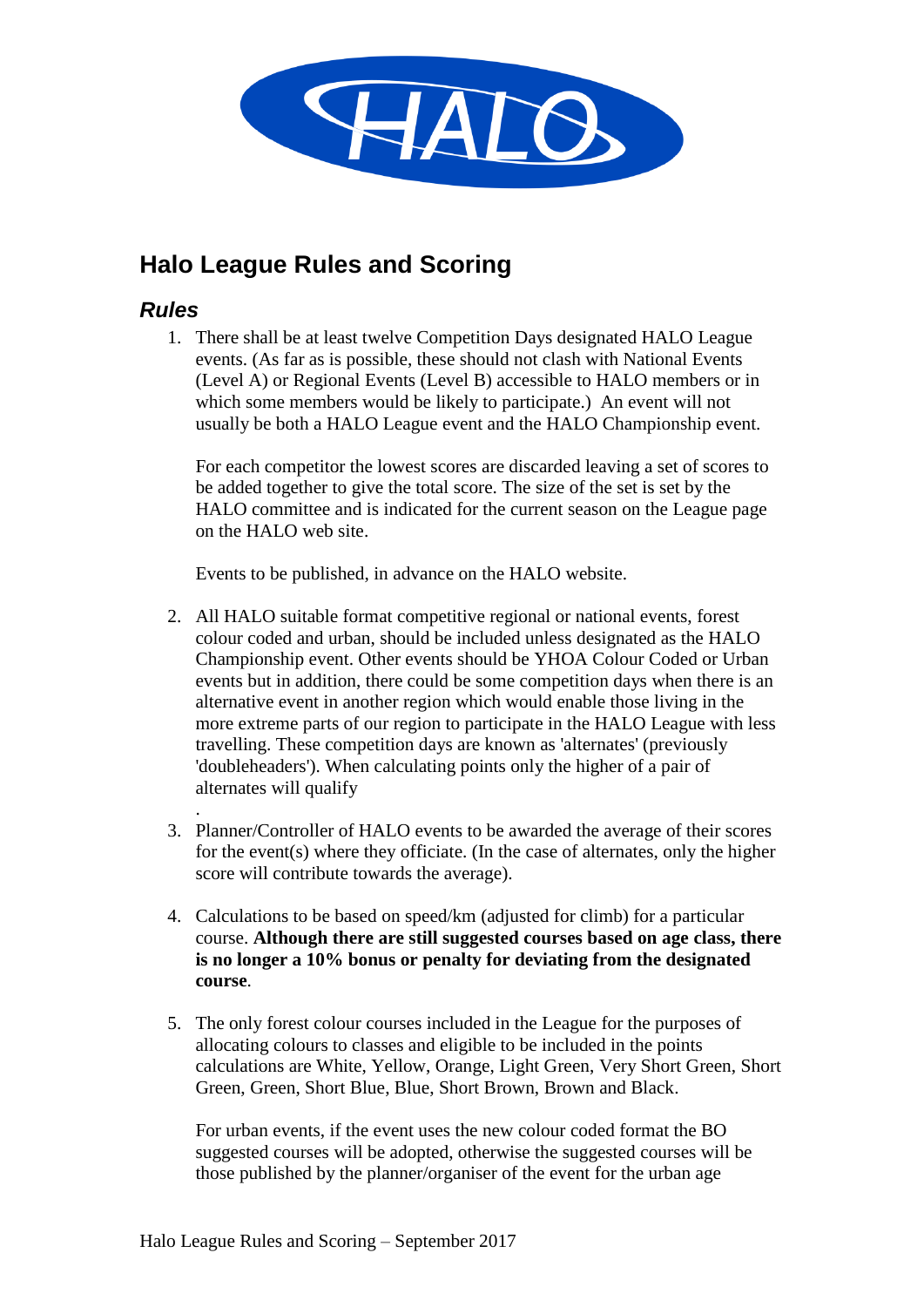

categories of Young Junior, Junior, Open, Veteran, Super Veteran, Ultra Veteran and Hyper Veteran..

- 6. Should an event be planned as a multi-stage event such as Prologue and Chase, it is to be scored by aggregating the length, climb and times of the courses required, provided that they are in a format where determination of the running speed is possible. Score events are thus not eligible.
- 7. Any event which has been included in the HALO League calendar, but for which it is subsequently found not possible to apply the scoring rules described herein will be excluded from the League. If possible to determine this before the event it will be noted on the HALO web site.
- 8. There will be a minimum points award of 500 to anyone completing a course but scoring less than that in any HALO League event.
- 9. Scores and HALO League table to be updated and published, when possible, after each event on the HALO website.
- 10. Awards to be in the following categories:
	- Overall Champion
	- Super Veterans  $(M/W60+)$  Harry Milton Trophy
	- Masters  $(M/W45 M/W 55)$
	- Senior  $(M/W21 M/W40)$
	- $\bullet$  Junior (M/W20 -)

To qualify for an award, competitors must compete in the required number of League events, (see Rule 1) during the season. Minor places will only be awarded if there are sufficient qualifying competitors to justify it.

- 11. As most of the league season takes place after the New Year, the category in which a competitor qualifies for an award, *i.e.* Junior, Senior or Veteran, will be determined from their age attained in the year the league finishes.
- 12. One individual may only win one award, either overall champion or an award within their own age category.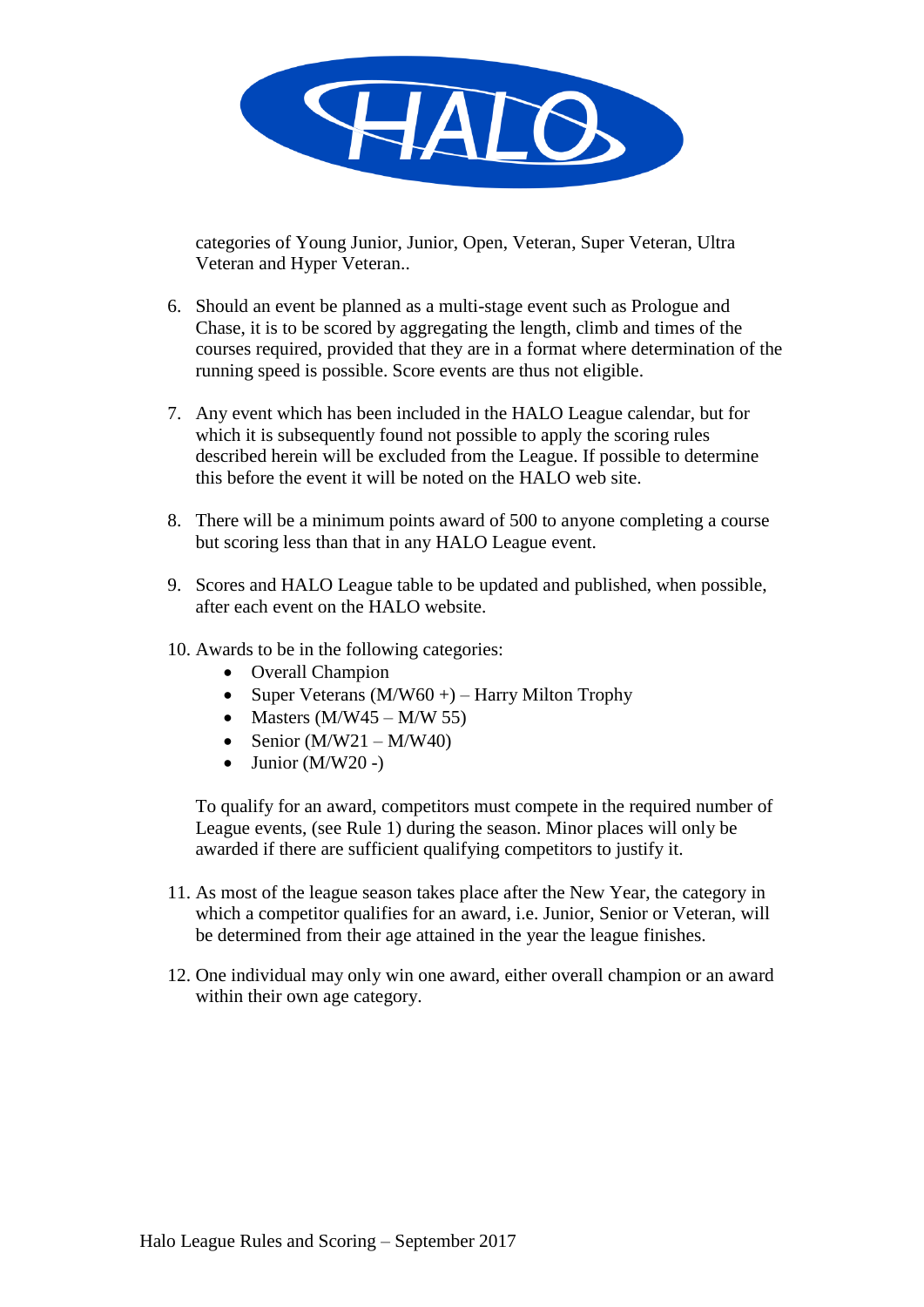

13. Only competitors who are HALO members at the time of an event may be allocated points for that event.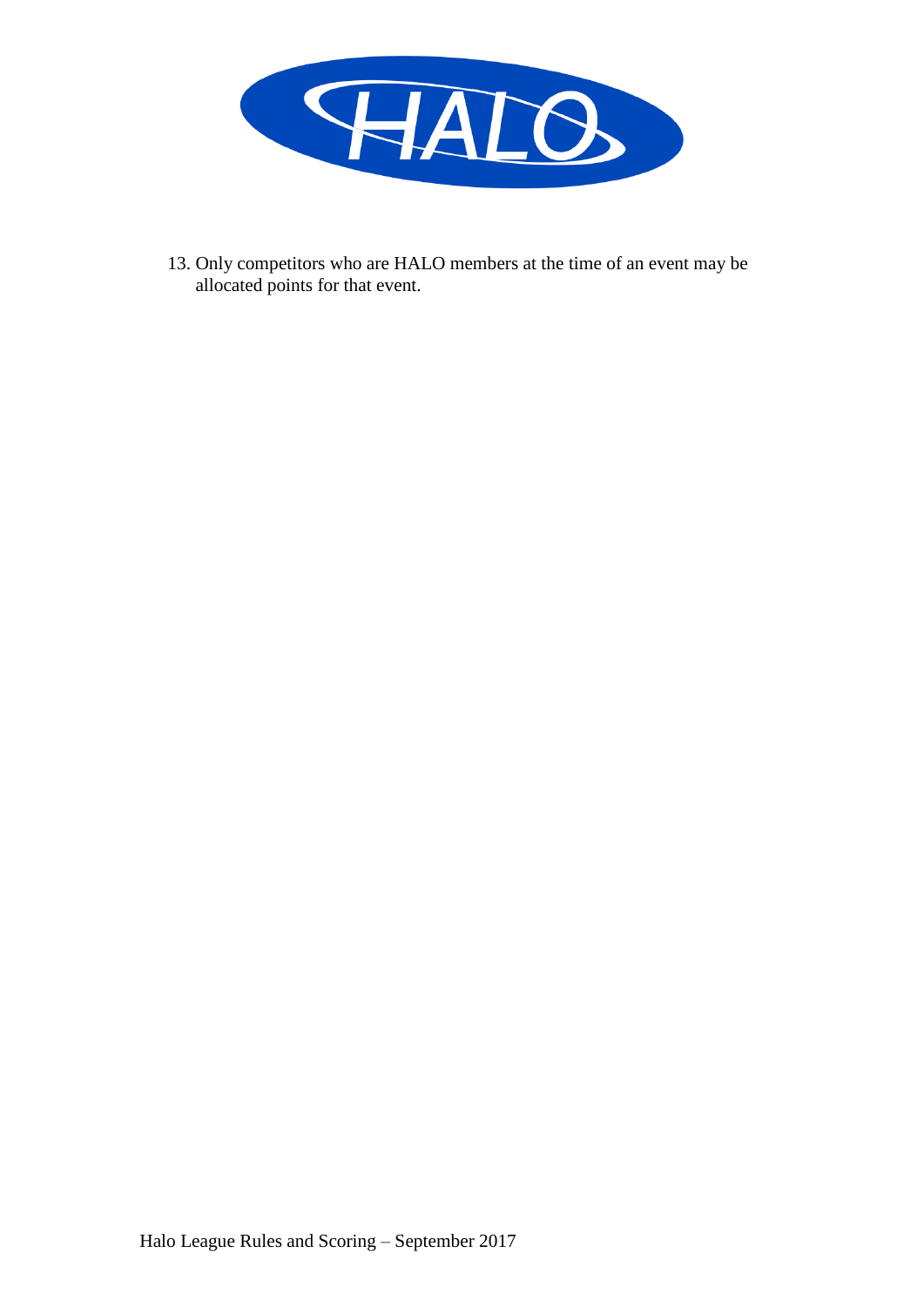

# **Scoring**

Halo League points are calculated by comparing the actual time for a runner in an event with a par time value determined for the runner's age class, course run and the distance and climb of that course. For forest colour courses, Table 1 table shall be used to determine the suggested course to be run; for urban colour coded events Table 2 shall be used to determine the suggested course to be run and for other urban events it shall be the course designated by the planner/organiser of the event.

Firstly the effective course length is calculated as the actual length in Km to which is added the climb in meters divided by 100. For example a Blue course of 6.2Km with a climb of 50m gets an effective length of  $6.2 + (50/100) = 6.7$ Km.

| Age class | Par spd | <b>Colour</b>   | Age class       | Par spd | <b>Colour</b>   |
|-----------|---------|-----------------|-----------------|---------|-----------------|
| M10       | 9.12    | Yellow          | W10             | 9.25    | Yellow          |
| M12       | 9.64    | Orange          | W12             | 10.89   | Orange          |
| M14       | 8.44    | Lt Green        | W14             | 10.38   | Lt Green        |
| M16       | 8.04    | Blue            | W16             | 10.07   | Green           |
| M18       | 7.50    | Sh Brown        | W18             | 9.64    | Sh Blue         |
| M20       | 7.34    | Sh Brown        | W20             | 9.51    | Sh Blue         |
| M21       | 6.75    | <b>Black</b>    | W <sub>21</sub> | 8.23    | Sh Brown        |
| M35       | 7.34    | <b>Brown</b>    | W35             | 9.51    | Blue            |
| M40       | 7.58    | <b>Brown</b>    | W40             | 9.78    | Blue            |
| M45       | 7.85    | Sh Brown        | W45             | 10.07   | Sh Blue         |
| M50       | 8.23    | Sh Brown        | W50             | 10.71   | Sh Blue         |
| M55       | 8.77    | Blue            | W55             | 11.64   | Green           |
| M60       | 9.64    | Blue            | W60             | 12.74   | Green           |
| M65       | 10.55   | Sh Blue         | W65             | 14.06   | <b>Sh Green</b> |
| M70       | 11.84   | Green           | W70             | 16.07   | <b>Sh Green</b> |
| M75       | 13.50   | <b>Sh Green</b> | W75             | 19.29   | V Sh Green      |
| M80       | 16.46   | Sh Green        | W80             | 24.11   | V Sh Green      |
| M85       | 21.09   | Sh Green        | W85             | 35.53   | V Sh Green      |

If the event is a Prologue and Chase or similar multi-stage event then the legs required for each age class will be added together (distance and climb) and the competitors' times will similarly be aggregated before applying the calculations.

#### **Table 1. Forest colour coded orienteering suggested courses**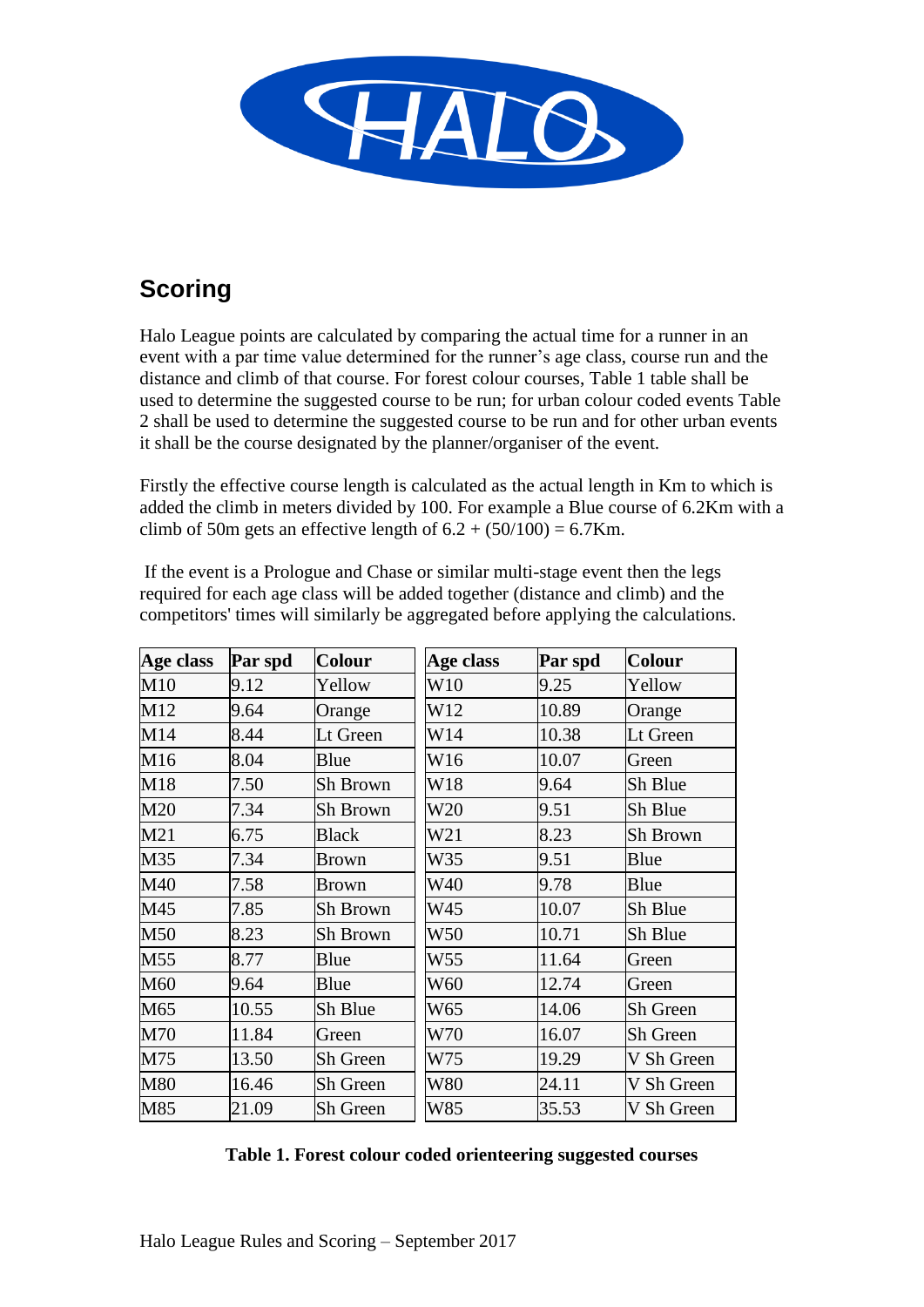

| Age class Par spd |       | <b>Colour</b>   | Age class  | Par spd | <b>Colour</b> | Cat                       |
|-------------------|-------|-----------------|------------|---------|---------------|---------------------------|
| M10               | 9.12  | Yellow          | W10        | 9.25    | Yellow        | YJ                        |
| M12               | 9.64  | Yellow          | W12        | 10.89   | Yellow        | YJ                        |
| M14               | 8.44  | Lt Green        | W14        | 10.38   | Lt Green      |                           |
| M16               | 8.04  | Lt Green        | W16        | 10.07   | Lt Green      |                           |
| M18               | 7.50  | <b>Black</b>    | W18        | 9.64    | <b>Brown</b>  | $\overline{O}$            |
| M20               | 7.34  | <b>Black</b>    | W20        | 9.51    | <b>Brown</b>  | $\overline{O}$            |
| M21               | 6.75  | <b>Black</b>    | W21        | 8.23    | <b>Brown</b>  | $\overline{O}$            |
| M35               | 7.34  | <b>Black</b>    | W35        | 9.51    | <b>Brown</b>  | $\overline{O}$            |
| M40               | 7.58  | <b>Brown</b>    | W40        | 9.78    | Blue          | $\mathbf V$               |
| M45               | 7.85  | <b>Brown</b>    | W45        | 10.07   | Blue          | $\boldsymbol{\mathrm{V}}$ |
| M50               | 8.23  | <b>Brown</b>    | W50        | 10.71   | Blue          | $\boldsymbol{\mathrm{V}}$ |
| M55               | 8.77  | Blue            | W55        | 11.64   | Green         | SV                        |
| M60               | 9.64  | Blue            | W60        | 12.74   | Green         | SV                        |
| M65               | 10.55 | Green           | W65        | 14.06   | Sh Green      | <b>UV</b>                 |
| M70               | 11.84 | Green           | W70        | 16.07   | Sh Green      | UV                        |
| M75               | 13.50 | Sh Green        | W75        | 19.29   | V Sh Green    | <b>HV</b>                 |
| M80               | 16.46 | Sh Green        | <b>W80</b> | 24.11   | V Sh Green    | <b>HV</b>                 |
| M85               | 21.09 | <b>Sh Green</b> | W85        | 35.53   | V Sh Green    | <b>HV</b>                 |

#### **Table 2. Urban colour coded orienteering suggested courses**

A runner's par speed in m/Km is then determined from the tables.

The par time for the runner is then calculated as the product of the effective course length and the runner's par speed. For example an M65 would be expected to run a Green course with a par speed of 10.55 m/Km. If he ran up to the blue course example above, the par time would be calculated as  $6.7 \times 10.55 = 70.685$ . The par time is the time in minutes that the runner would be expected to take to complete the course.

To calculate the points, one hundred is added to the par time and the actual time in decimal minutes subtracted from the result. Thus a shorter time than the par time gives a higher score and vice versa. The points are then multiplied by ten to decrease the chances of a tie for a place at the end of the season.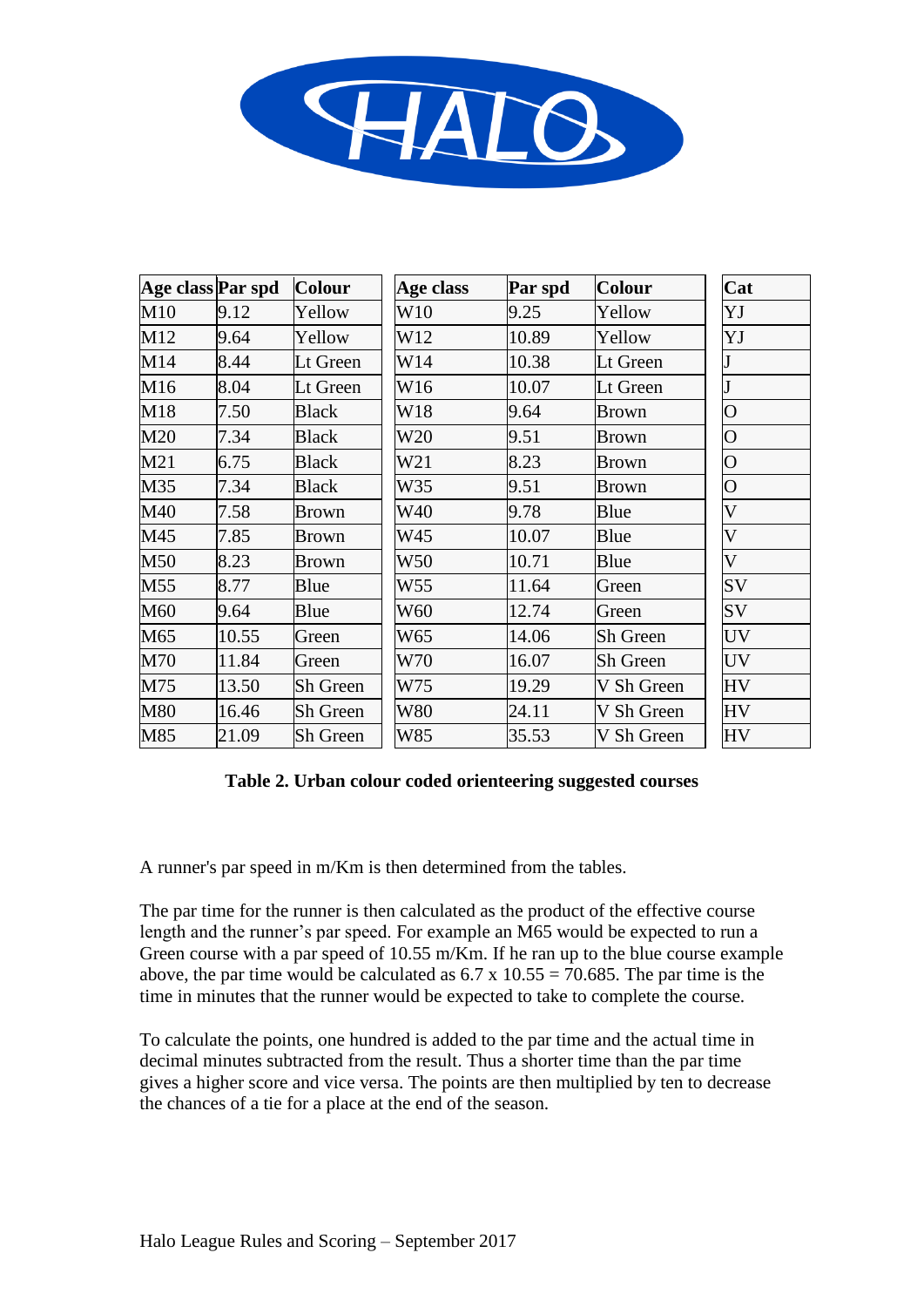

If our hypothetical M65 ran the Blue course in 69 minutes and 28 seconds, we add 100 to the par time to get 170.685 and subtract the decimal time of 69.46667 minutes to get 101.21833 which is carried forward as 1012.1833.

A normalisation process is then performed by finding the average of the points scored by HALO competitors completing a course. If there are more than seven HALO competitors with scores then they are all reduced or increased by a factor that would bring the average to 1000.

The exception to this is when there are fewer than seven when the adjustment factor varies from no adjustment for 1 competitor to almost the full adjustment for 6 competitors. For further information, see below.

Finally the points are rounded to a whole number, and if a result is less than 500, it is set to 500, but a score of zero is recorded for failure to complete the course.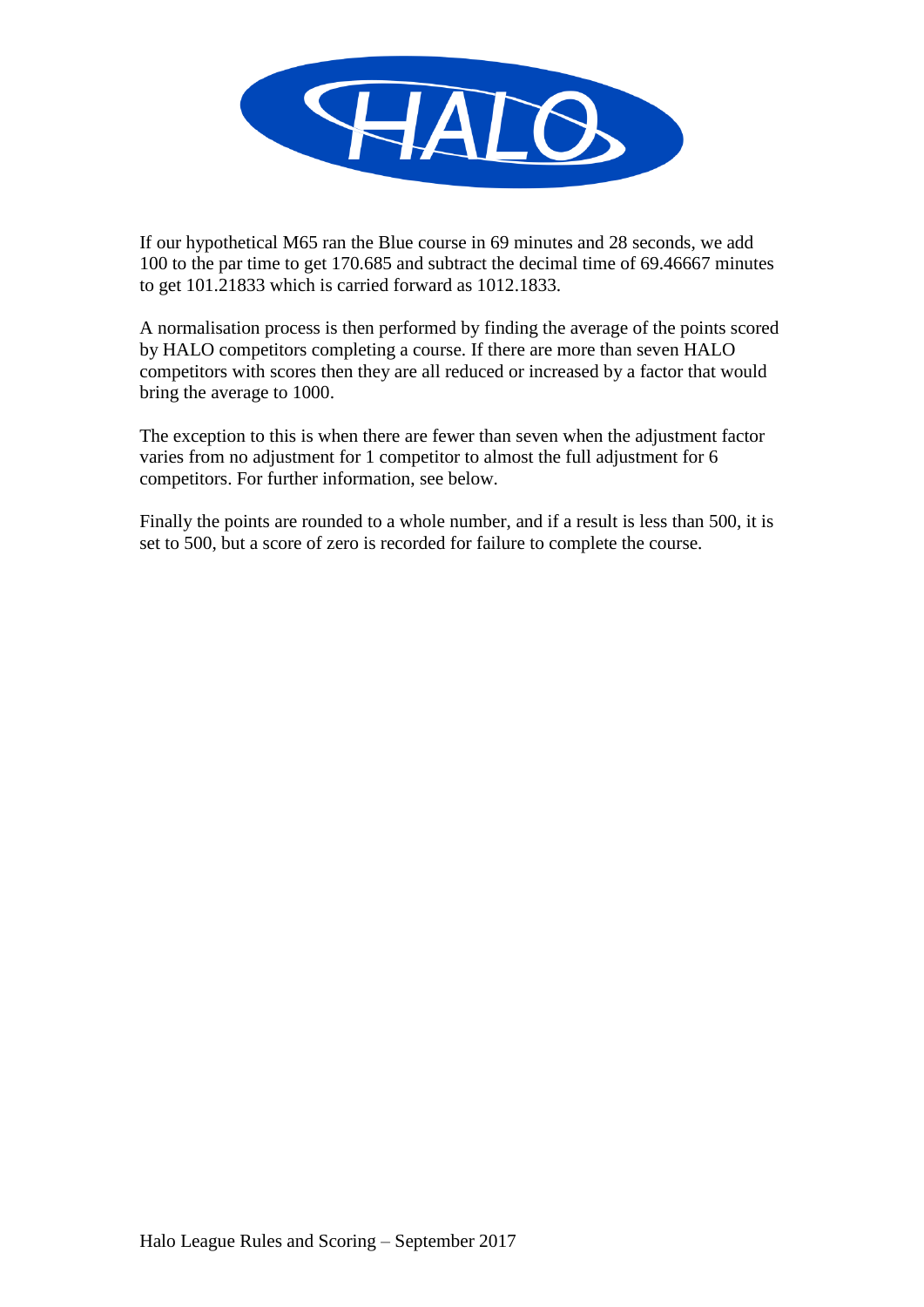

# **Appendix 1 – Source material**

### *Changes to suggested colour courses*

The source data for the new allocations of colours comes from the BO publication Rules of Orienteering v3.6 Dec 2016.

It should be noted that now that short courses are more common, they are now included in the set of suggested courses.

## *Changes to the par minutes/km values.*

.

The par values have been changed to reflect the BO Rules of Orienteering v3.6 Dec 2016 values.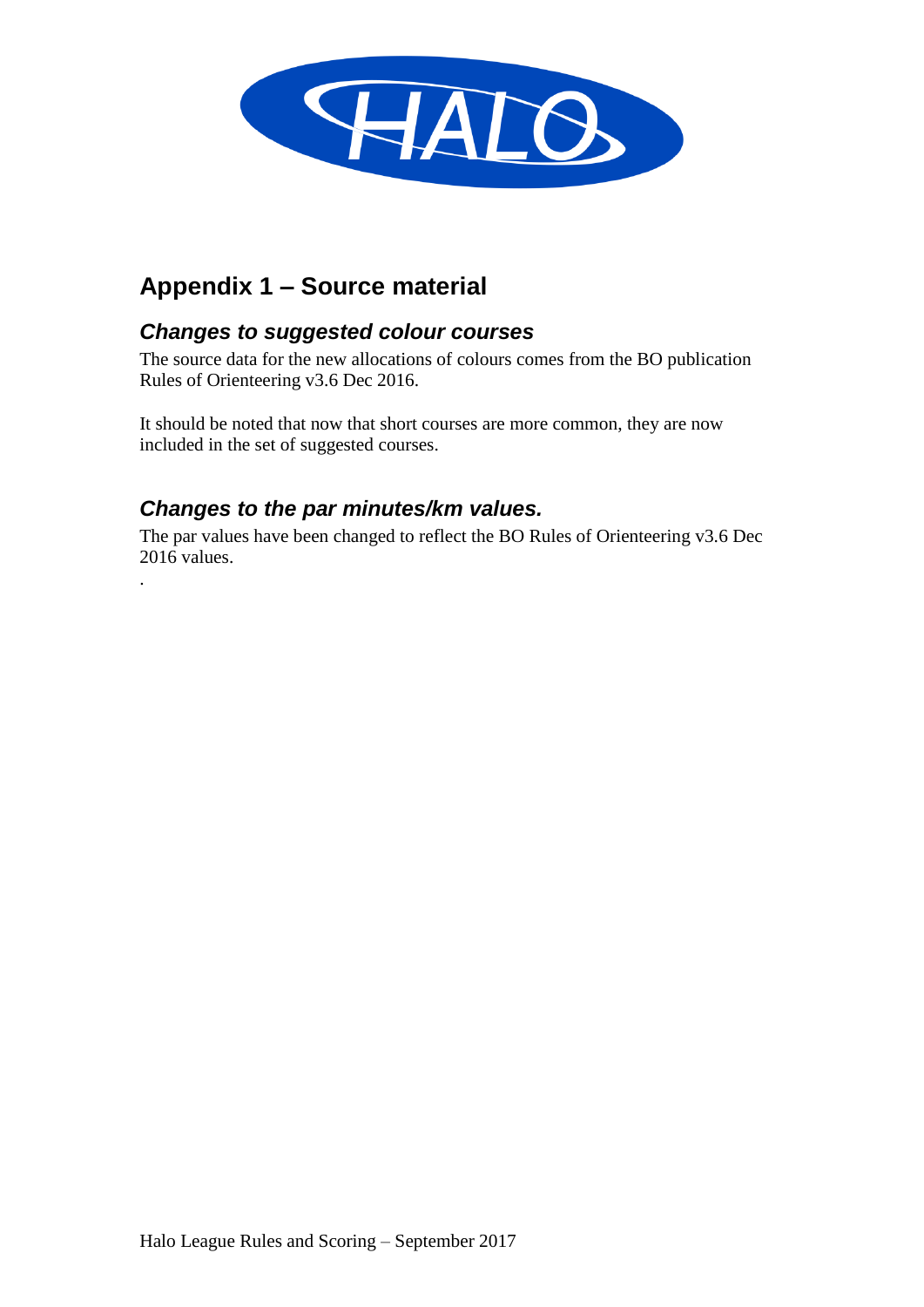

# **Appendix 2 – Source material pre 2017/8**

## *Changes to nominated colour courses*

The source data for the new allocations of colours comes from the draft changes to the competition structure as published by the BOF. Specifically the BOF publication *Event Guidelines B: Regional & Local Cross Country Events, Issue 1.0 Effective January 2009 Draft* page 3, which shows the colour courses including the short courses, and the classes to which they should equate.

HALO has taken the decision to exclude short courses from the nominated courses. This is because it is felt that events chosen as HALO League events are unlikely to all offer the full selection of courses, and any method of picking the correct course to be taken as the nominated course is likely to lead to unnecessary complexity.

In spite of short courses not being included in the nominated courses, they may nevertheless be chosen as a running up or running down course. This is so that HALO members should have no limitations on which course to run imposed by HALO League rules.

### *Changes to the par minutes/km values.*

The par values have been changed to reflect available published data on running speeds for various ages and gender. The following sources contain relevant data:

- BOF Event Guidelines for Badge Events draft B 2002 for BOF Rules 2003
- OASA (Orienteering Association of South Australia) Course Proformas, Club Information Manual Section 2.1 Updated  $16<sup>th</sup>$  Feb 2008 (Table 1).
- Course Planning & Route Choice, A. Zissos, (Canada)

The ratios of speeds for different ages and gender for all three of these sources correspond very closely, and the actual figures were taken from the first source.

### *Normalisation exceptions*

In the case that there is a low HALO attendance, the normalisation rules are relaxed. While the usual normalisation factor is calculated as 1000 / Average points, the dividend for between 1 and 6 participants is adjusted as follows:

Dividend =  $(Average-1000)$  x f + 1000 where for participants from 1 to 6, f has the values 1, 0.6, 0.4, 0.25, 0.15, 0.07 respectively thus modifying it from the initial 1000.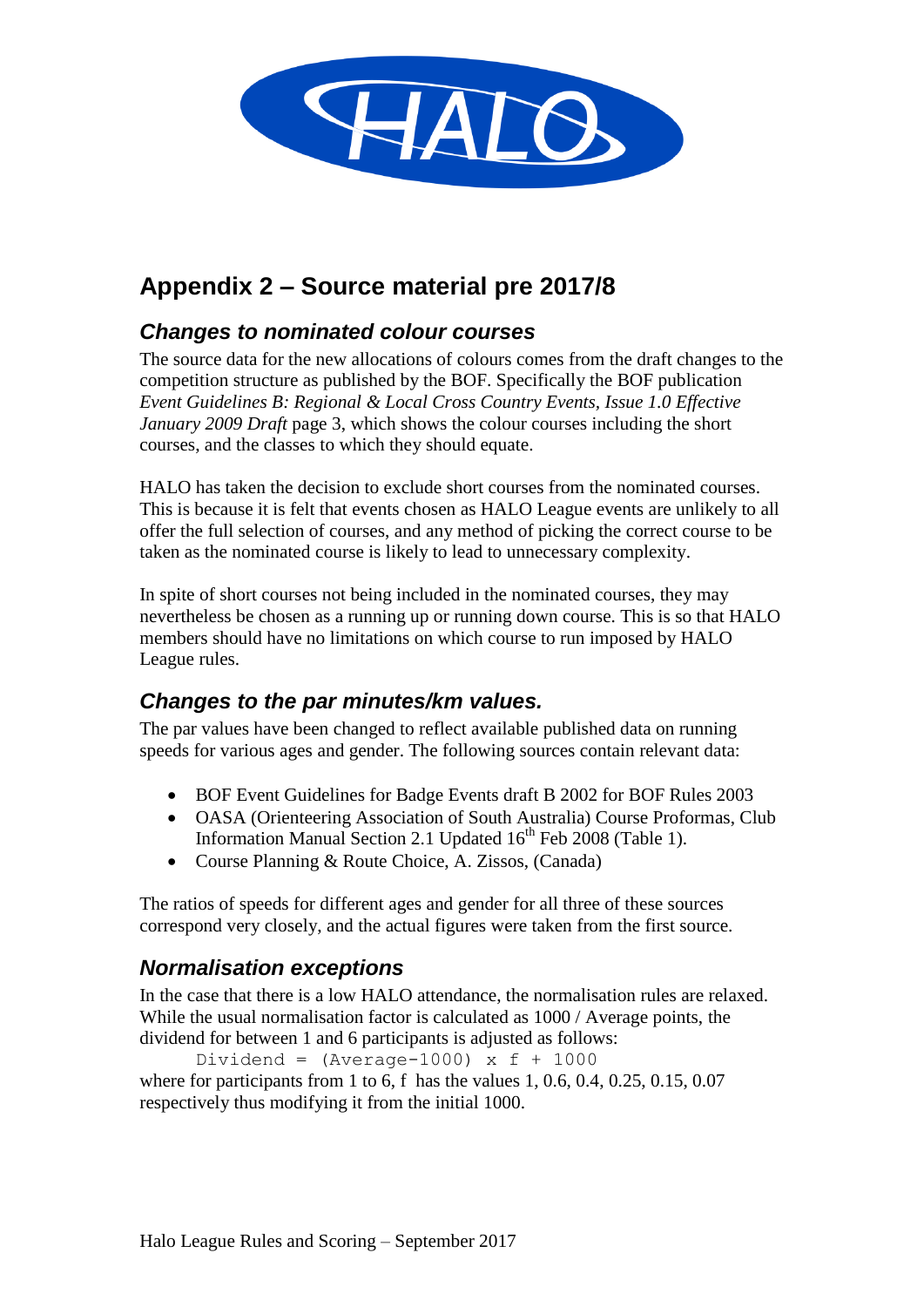

This gives the full un-normalised points to a single HALO competitor, with an increasing amount of normalisation until full normalisation is applied for seven or more.

For Example:

Three competitors score 1039, 500 and 969 giving a total of 2508 and an average of 836. This would normally generate a normalisation factor of 1000/836 = 1.20. However since there are only three HALO scoring competitors, the dividend is reduced from 1000 to 934.2 using the formula:

Dividend=((836-1000)x0.4)+1000=934.2 So the new normalised factor is 934.2/836=1.117.

The scores are adjusted using this new factor to 1161, 558, and 1082 respectively. Note that in this case a minimum score has also been improved – however if the normalisation factor was less than one, the minimum of 500 would not be lowered to comply with the rules.

N.B the observant may see a striking similarity to the scores at Bank Foot 4/11/2012.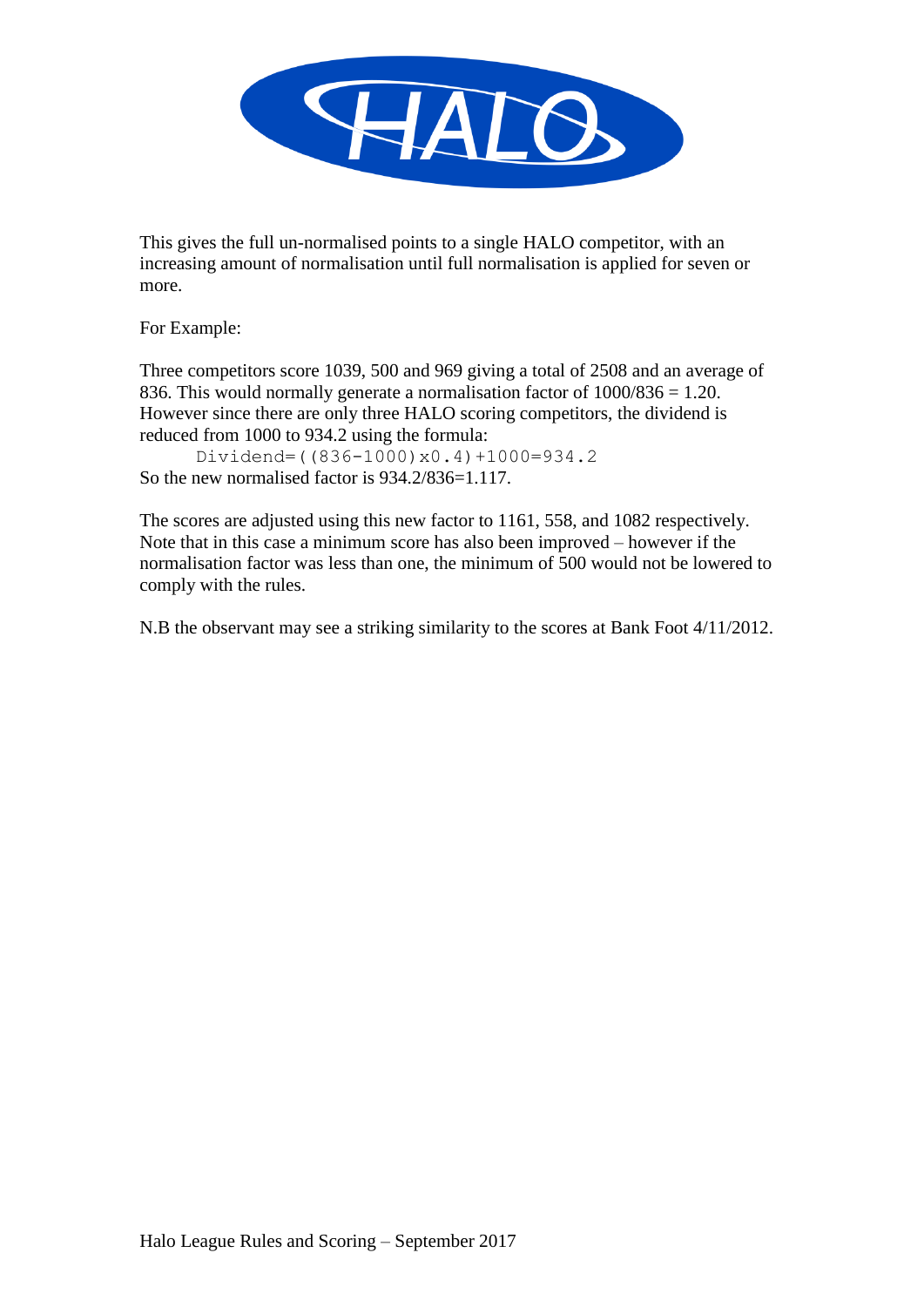

# **Amendments**

#### *2009*

The rules have been amended to reflect the BOF Draft Event Structure for 2009. See Appendix 2 for details.

### *Committee meeting 11 May 2011*

We have formalised the understanding that a HALO Championship event, even if a HALO event, cannot also be a League event.

Also changed at this time are Level 1 to Level A and Level 2 to Level B. "Local Event" has been changed to "Colour Coded event".

## *Committee meeting 13 September 2011*

Changes for 2011/12 were decided regarding The Harry Milton Trophy, age classes, minimum number of events to qualify for a prize and prizes for minor places.

### *Committee meeting 15 November 2012.*

The following changes were made for the 2012/13 season:

- Inclusion of urban events in to the HALO League.
- Normalisation of results to allow for different runnability, including a sliding scale for low HALO representation.
- Changing the par score from 100 to 1000 to reduce the likelihood of a tie.

### *Committee meeting 24 October 2013.*

It was decided that with an increased number of events designated as League events for the 2013/14 season that the number of qualifying events should be raised from six to eight.

Other minor corrections to this document have been applied.